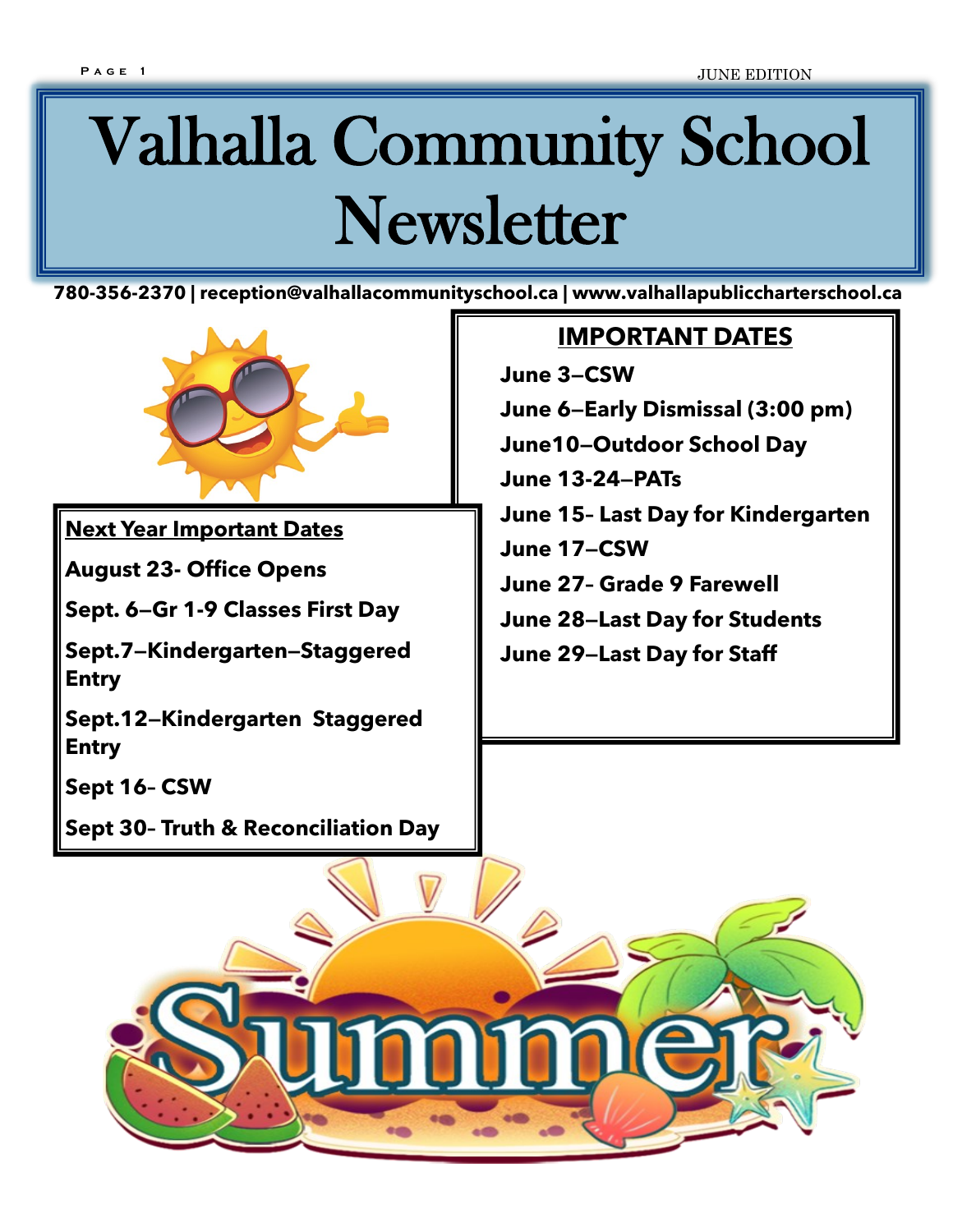#### **KINDERGARTEN GRAD**

June 15 in the afternoon!

#### **GRADE 9 GRAD**

Monday June 27th @ 6:00pm



#### **HOT LUNCH DAYS**

#### **June 10**

#### **June 24**

Lunches come with a juice box and a treat!

Please check councils Facebook page "Valhalla Community School Council" for hot lunch details.

Hot lunches are provided **FREE** on Friday's thanks to our wonderful parent council volunteers. Thank you!!

#### **UPCOMING MEETINGS**

**Valhalla School Council Meeting** is **June 2 @ 10:30 am** via Zoom. If your child attends this school, you are a part of council!

Meeting ID: 475 290 4212

Meeting Link: **https://us02web.zoom.us/j/4752904212**

**Valhalla School Foundation Board Meeting** is **June 20th @ 6:30 pm**  available on Zoom. Please contact the school to receive the link to join.

These meetings are a great way to see how you can get involved and make this a great school year for your kids!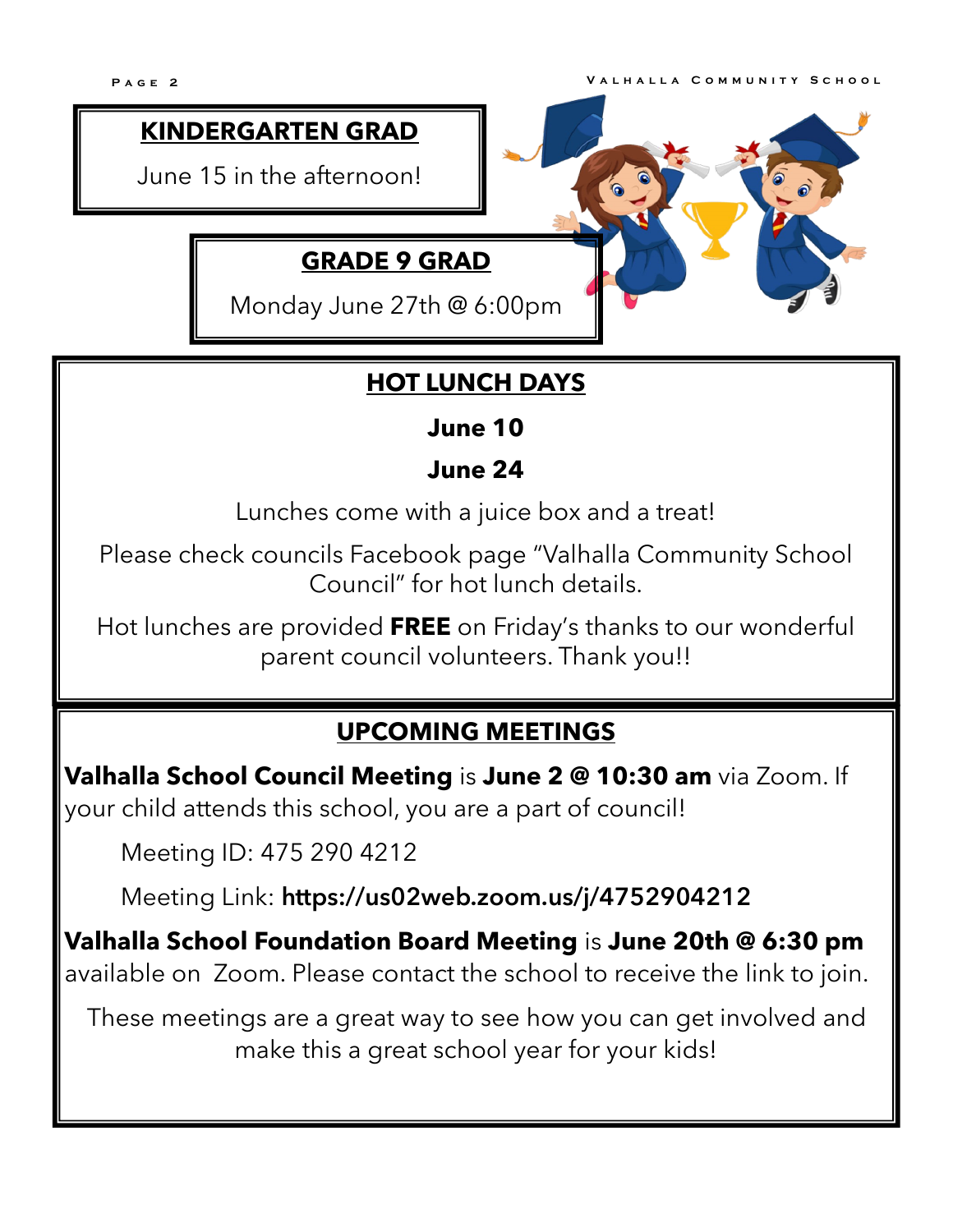# **EARLY DISMISSAL** Monday, **June 6th** students will be dismissed 30 minutes early, at **3:00 pm. School Spirit Days June 10—Outdoor School Day NO SCHOOL June 3—CSW June 17—CSW**